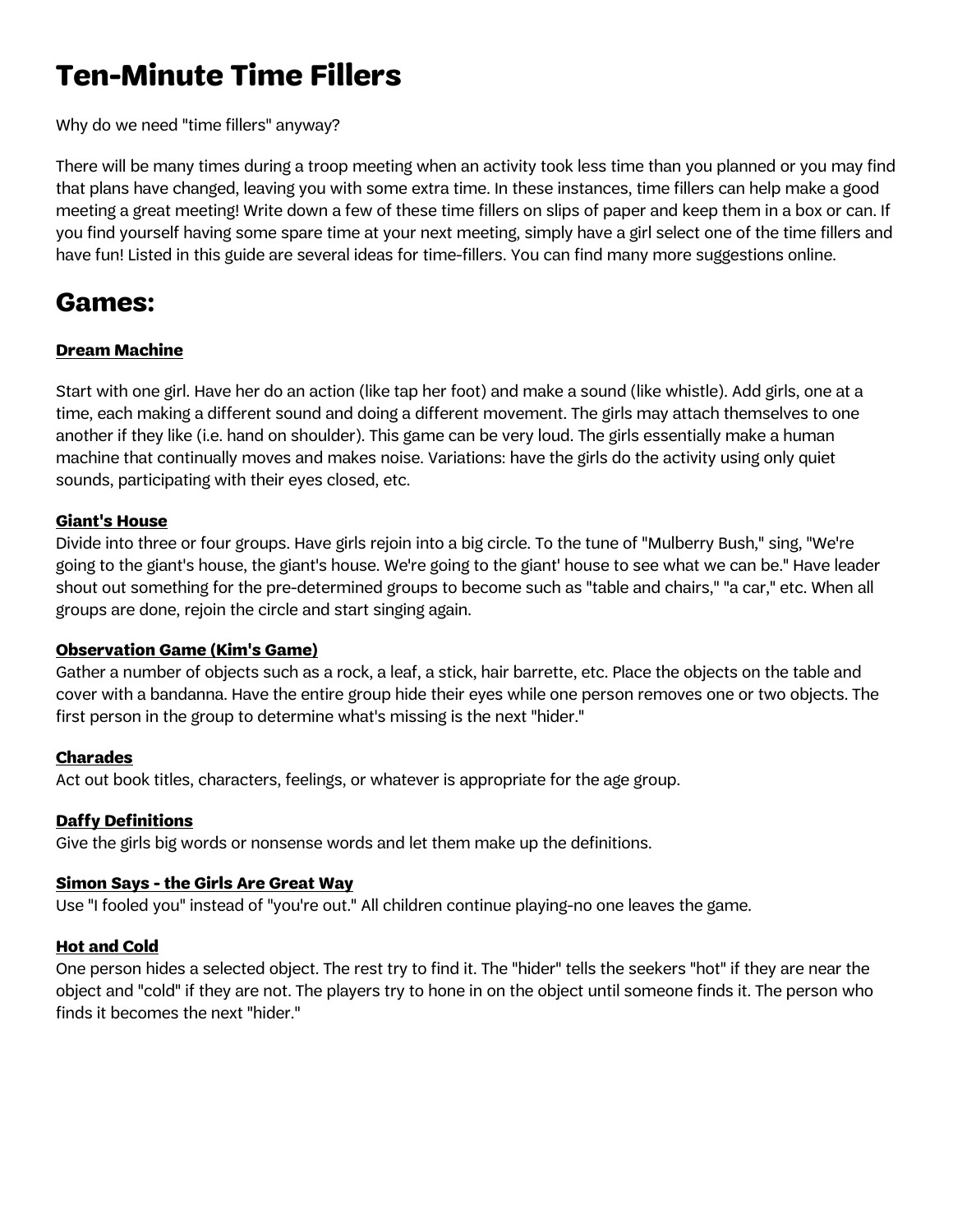## **Octopus**

One player is the "octopus," the rest are "fish." The Octopus swims in the "ocean,"with sticks or rocks, designating outer boundaries of the playing area, as well as the shore or goal at either end. The fish stand behind one of the goals until the Octopus calls out "Fish, fish, swim in my ocean!" At this command, the fish swim across the ocean to the opposite shore. If the octopus tags a fish, that player turns into "poisonous seaweed" and must remain rooted to the spot. The Octopus repeats the invitation to the fish who made it to the other shore. This time, the fish can be tagged by the Octopus and the seaweed. The game ends when all the fish have been tagged.

### **My Father Keeps a Grocery Store**

The players sit in a circle. One begins by saying, "my father keeps a grocery store and in it he sells...". She gives only the initial letter of the commodity she has in mind. Example: "c" (cinnamon). All call out whatever they think the commodity to be, and the first to guess correctly is the next lead off.

## **Pass It On**

Pretend you have an object in your hand (example: an ice cube, a lit match, acup of tea, asnowball, etc.Tell what it is and pass it around the circle. Have fun noticing the different ways each object is handled by the girls.

## **The Animal Sounds Game** (This is a great game to go with 3 Cheers for Animals Journey)

The girls form a circle. The leader picks out three or four animals that make sounds the children can imitate. The leader whispers the name of one of the animals to each of the girls. Everyone now closes her eyes and starts to make the animal sound. The girls form groups by listening for the animal sounds.

#### **Silent Game**

This game involves purposeful movement without talking-direct the girls to get in order by birth date, first or last name, height, etc.

## **Odds and Ends:**

- Make up a new verse to an old song.
- Practice for an upcoming event such as flag ceremony or special song.
- Practice your knots with your shoelaces.
- Have joke telling session.
- Teach a magic trick.
- Act out a familiar story.
- Twenty questions.

## **Pretending: using your body**

Pretend you are a bowl of jello, a rag doll, bacon frying, a rubber band, a tired puppy, a balloon, etc.

## **Pretending you are a different person**

Example: your troop members are part of a news program. Have each girl become the weather girl, interviewer, entertainment reporter, anchor girl, upcoming events sports commentator. Do a newscast about Girl Scout camp activities, your troop's cookie sale, or a community service project.

## **Pretending: situations**

What would you do if...a stranger offered you candy, you got lost in the woods, etc.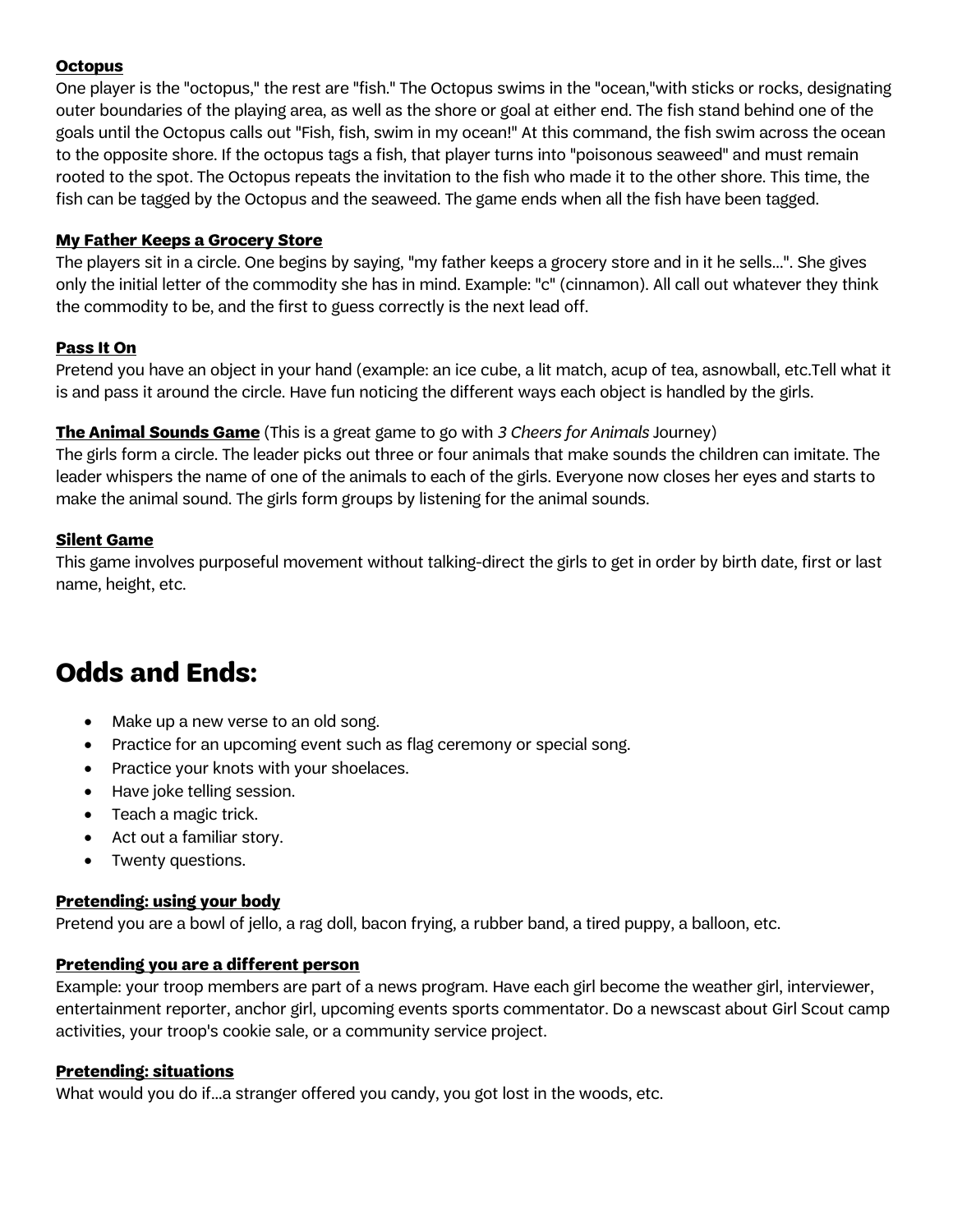## **Cloud Pictures**

Have children look up at the clouds and see what they think the clouds look like.

### **Poem Writing**

Start a poem and have each person add a line until you are satisfied the poem is complete. Can be funny or serious.

## **Tap a Tune**

One player must tap out the melody of a popular tune and the others must guess what song it is. The correct guesser gets to tap out the next song.

#### **The "How Many Can You Fit" Game**

Create a small area about the size of a cafeteria tray. Use your imagination. See how many children can fit into or onto the area.

#### **Rain**

Sit in a group and close your eyes. The leader does the following sounds in progression with the girls imitating her. Rubbing fingers together, rubbing hands together, snapping fingers, slapping alternate thighs, tapping feet alternately, then do sounds in reverse. This should sound like a rainstorm coming and going.

## **Alphabet Sentence**

Try to make a sentence using the alphabet in order. For example: A Bad Cat Digs Eggs Frequently...

## **Alphabetical Songs**

Each member takes a turn naming a song title alphabetically such as "Alfie", "Bingo", "Chim Chimney", etc.

#### **Barnyard Fun**

Organize girls into a circle. Go around the circle and whisper the name of a different animal into each girl's ear. With eyes closed, the girls will make the sound of the animal assigned to them and try to find other girls who are making the same sound. Once they find each other, they should stay with their group until all the girls have found their animal group. Before starting, determine how many groups you would like to make. If you plan on creating three groups, use three different animals; four groups, use four animals, etc. (For older girls, consider using familiar songs instead).

#### **Go Around**

Form a line or circle. Name a city starting with the last letter of the previous city. WiltoN, NashuA, AkroN.

## **Knot Game**

Form a circle. Have girls extend their arms and grab the hands of two different people that are not standing next to them. Now try to untangle the "knot." People will have to step over, go under, etc. to accomplish the task. This is a great problem-solving game.

#### **Spiral**

Form a circle with everyone holding hands. Have the leader (who knows the game) let go of one hand and start walking in a tight spiral into the center of the circle with everyone following her. When the leader gets into the center of the circle, have her turn and walk out on the same spiral she walked in. When you are done, you should have your circle back, but everyone should be facing out, open and ready to experience new things.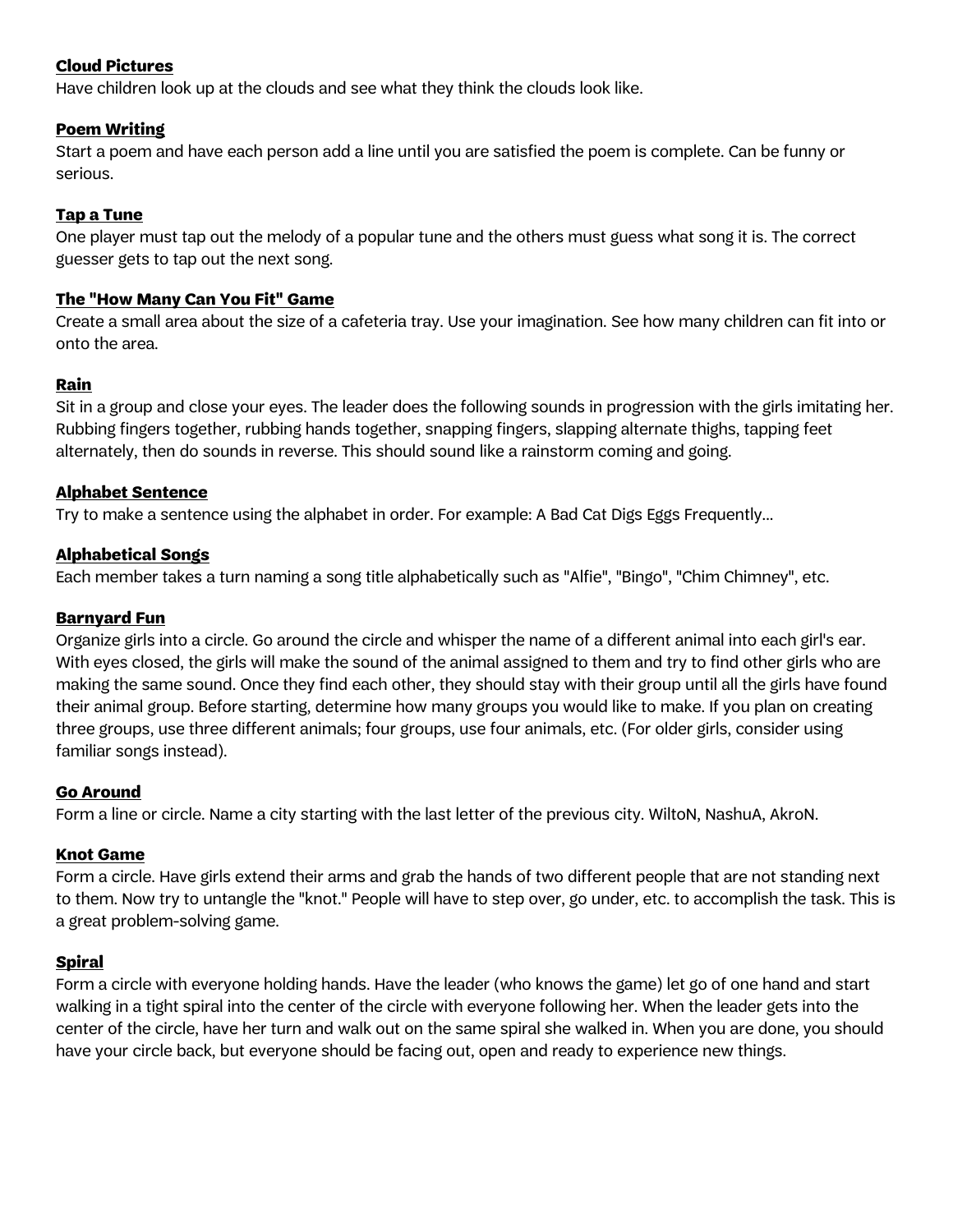## **Pantomime**

Pretend you are a mime pulling a rope, trying to get out of a glass box, etc. How would I feel if: I was scared, happy, sad, hot, cold... How would I walk if: I had skis on, there were puddles in my way, I had a nail in my shoe... When I grow up I would like to be: doctor, dancer, singer, teacher, camp director, garbage collector...

#### **Three Changes**

Divide your group of girls in half, each half facing each other about three feet apart. Ask each girl to observe the person opposite her. Then everyone turns away from the partner and changes three things (clothes, jewelry, hair, etc.) Then all turn back and guess what things the partner changed.

#### **Pass the Prop**

Gather everyday objects and have the girls pass them around, making it become something else. Example: a pencil becomes a ski pole, a laundry bottle becomes an earring, etc. The rest of the group guesses what it is. The more unique the object/prop, the more outrageous and mind-expanding the newly-created one will be. Encourage your girls to use their imaginations and think outside the box!

#### **Shipwreck**

You need a big space for this one. You have a rower who is blindfolded, a lighthouse keeper who will try to guide her safely to shore, and boulders that do not talk or move. The rower doesn't talk either-it wouldn't help as the noise of the surf is deafening. The rower follows the very specific directions of the lighthouse keeper, but if she hits a boulder the boulder suddenly can speak and yells, "crash!" Then new people are picked to navigate the dangerous waters.

#### **Body English**

The group is divided in half. One group attempts to use their bodies to spell out a word or phrase and the second group tries to guess what it is. No pantomiming or finger spelling.

#### **Party Games**

One person is designated as the party host; everyone else is given a specific trait or quirk that they must enter with (poison ivy, shoes too tight, a particular persona, etc.). Each person rings the doorbell and the party host tries to guess what's up (or who they are). The guest may interact with the other guests and the host to give clues.

#### **Concentration**

Two girls are secretly given two separate topics and both begin talking about their topic simultaneously without being sidetracked by the other. The trick is to be so interesting that your partner starts to listen to what you're saying and gets thrown off. Start out with a one-minute limit.

#### **Who's Missing?**

This is a great observation game for younger girls. Have the group run, jump, skip, waddle, or crawl around, mixing themselves up. On your signal have them freeze and close their eyes. When you are sure no one is looking, tap someone and have the person hide out of sight. Have the group open their eyes and see if they can guess who's missing.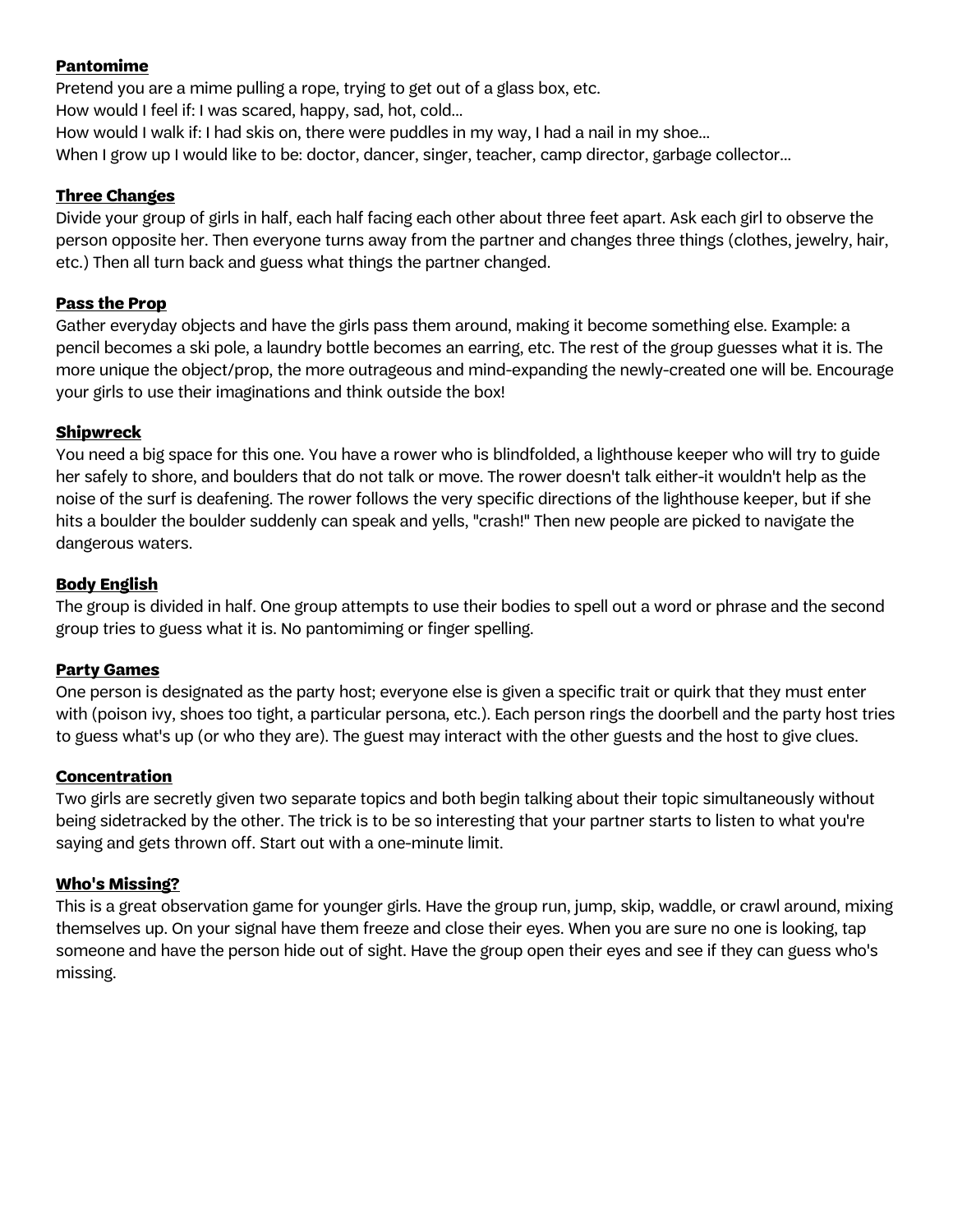## **Cat and Mouse**

This activity works best with large groups. Divide your group into four even parallel lines, with two left over girls. Have the girls raise their arms out so their fingertips touch are touching, collectively creating a "maze." The two left over girls are the "cat" and "mouse." The cat tries to catch the mouse, who runs through the maze created by the group. Neither the cat nor the mouse may break through the "walls." On your signal, each girl makes a quarter turn to the right with fingertips touching again. (You might want to practice this a few times.) aThis shift makes it fun (and challenging) for the cat and mouse to make their way through the maze. Continue to signal the girls to make quarter turns to the right. Once the cat catches the mouse or the mouse escapes from the maze, it's time to pick new ones.

### **Funny Headlines**

Divide the group into smaller groups of five or six girls. Have each group either create a news headline or provide the girls with real-life headlines. Have the girls arrange themselves for a "photo" that would accompany the big "news." Take the headlines and photos and put them together into a "newspaper."

#### **Humdinger**

Brainstorm a list of songs that everyone knows (Happy Birthday, BINGO, Old McDonald, etc.) Write the songs on slips of paper (each song at least twice) and pass out to the girls. Everyone hums their song and tries to find their song-mate. When found, they link arms until every one finds each other.

#### **Car& Driver**

This is a variation on the classic "trust walk." Divide girls into pairs-the one front is the car, the one in back is the driver. The car is blindfolded but may use her hands as "headlights." The driver puts her hands on the shoulders of the car and carefully guides her around. After a few minutes, car and driver switch. Add car noises and an obstacle race course, but make sure they don't try to race. Safety first!

## **Hand signs**

Have the group stand in a circle with their eyes closed. Walk around the circle to each girl giving her one of two hand shapes (molding her hand to the right shape). With eyes closed, they must mingle and find all the others with the same hand shape and form groups. No talking allowed. This is a fun and interesting way to divide the group in half for an activity that may follow.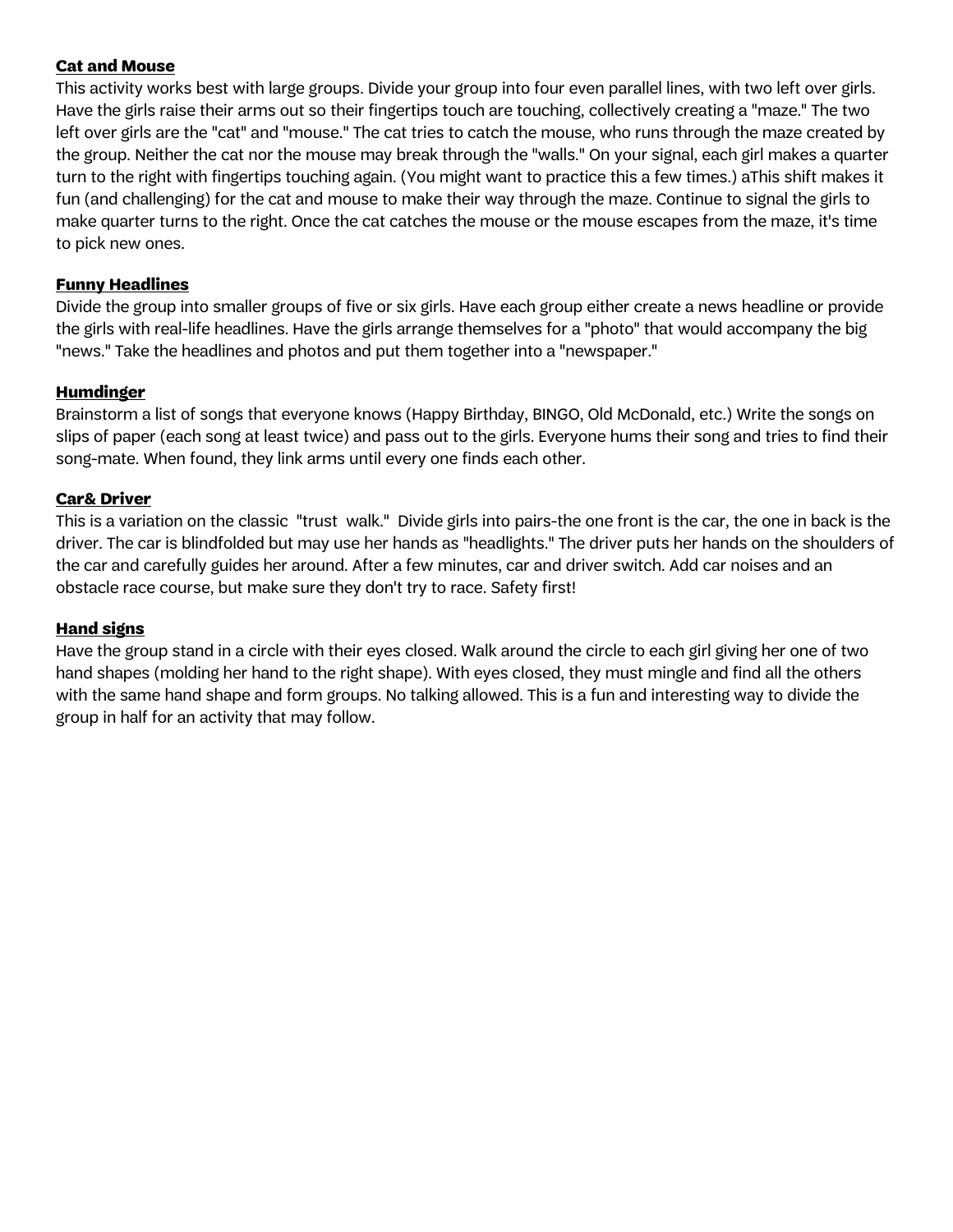#### **Forfeits or Consequences**

- 1. Make faces in three different ways at three different people.
- 2. Act out a girl on the phone talking to her best friend.
- 3. Enter the room in three different manners.
- 4. Repeat 'Blue Bread' five times fast.
- 5. Crow like a rooster.
- 6. Bark like a small dog and then like a big one.
- 7. Quack like a duck.
- 8. Repeat, "Big black bear bit a big blue bug" five times fast.
- 9. Repeat, "Bugs black blood" five times fast.
- 10. Imitate a cat lapping a saucer of milk.
- 11. Spell your last name backwards.
- 12. Spell your first name backwards.
- 13. Laugh three different ways (Guffaw, Chortle, Titter, Giggle, Devious laugh, etc.)
- 14. Shake hands with three different people with three different handshakes
- 15. Repeat, "Shoes and socks shocked Susan" five times fast.
- 16. Act out a girl brushing her hair before a mirror.
- 17. Act out a girl putting on her makeup before a mirror.
- 18. Post as the Statue of Liberty
- 19. Rub your tummy and pat your head at the same time-then reverse.
- 20. Act out a dentist who is pulling a tooth that's really hard to get out.
- 21. Smile three different ways at three different people.
- 22. Act out a person driving a jeep over a very rough road.
- 23. Act out a babysitter taking care of a squalling baby.

# **Ecology**

## **Grass Whistles**

Materials: Long blades of grass from 3/8 to 1/2 inch wide.

Procedure: hold a grass blade parallel between both thumbs, held vertically and tightly press together. Blow through the vertical cracks between the thumbs and around the taut blade of grass. A squeaking whistling noise can be made.

## **Popping Leaves**

Materials: Large green leaves without holes in them (grape leaves work well, make sure the leaves you choose are not poisonous)

Procedure: curl one hand to make acircle with your thumb and index finger. Place a large leaf flat over the circle and hit it hard with the palm of your other hand. It should make a loud "pop."

## **Listening**

Sit with your eyes closed and listen for different sounds, such as sounds you like or dislike, occasional and constant sounds, sounds nearby or far away, sounds of the season, sounds of living things, sounds from machines, sounds that make you feel angry, sad, happy, etc. Count the number of sounds you hear in a specific time period.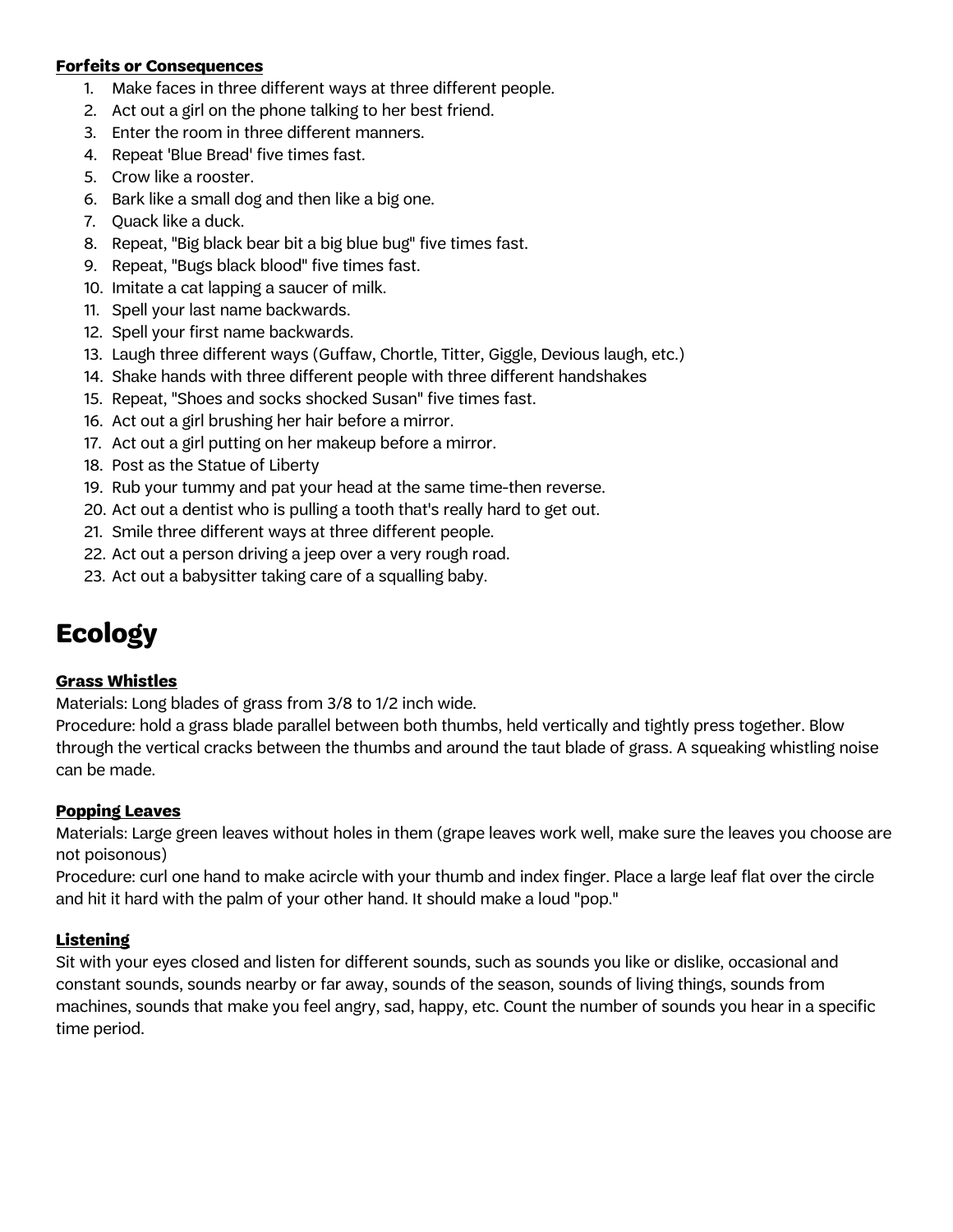## **Meet a Tree**

Pair each girl with a partner. One is blindfolded and the other will lead her on a "trust" walk. While walking to a tree about 30 yards away, have the blindfolded girl share what she is sensing through touch and hearing. The sighted partner helps the blindfolded girl to explore aspecific tree and to feel its uniqueness by asking questions like "is this tree still alive?" "Can you put your arms around the tree?" "If you rub your cheek on the bark, is it smooth or rough?"

#### **Log survey**

Pick up a log and look under it. What type of critters, soil, moisture, etc. do you see? REPLACE LOG WHEN DONE!

## **Litter Hunt**

Divide group into teams and send them out in separate directions to pick up litter for a specific period of time. Make sure you have set up a signal (e.g. a whistle) they can hear when time is up. See who can find the most interesting litter, the most litter, the most biodegradable litter, the most recyclable litter, etc. This should open all kinds of interesting discussions.

#### **Mini Eco-World**

Define a very small area (3 inches by 5 inches) for each child. Have each child focus on her area. Have them pretend they are a bug living in their area. What kind of a neighborhood is it? Do they have any company? Is there food to eat and water to drink? Are there any enemies?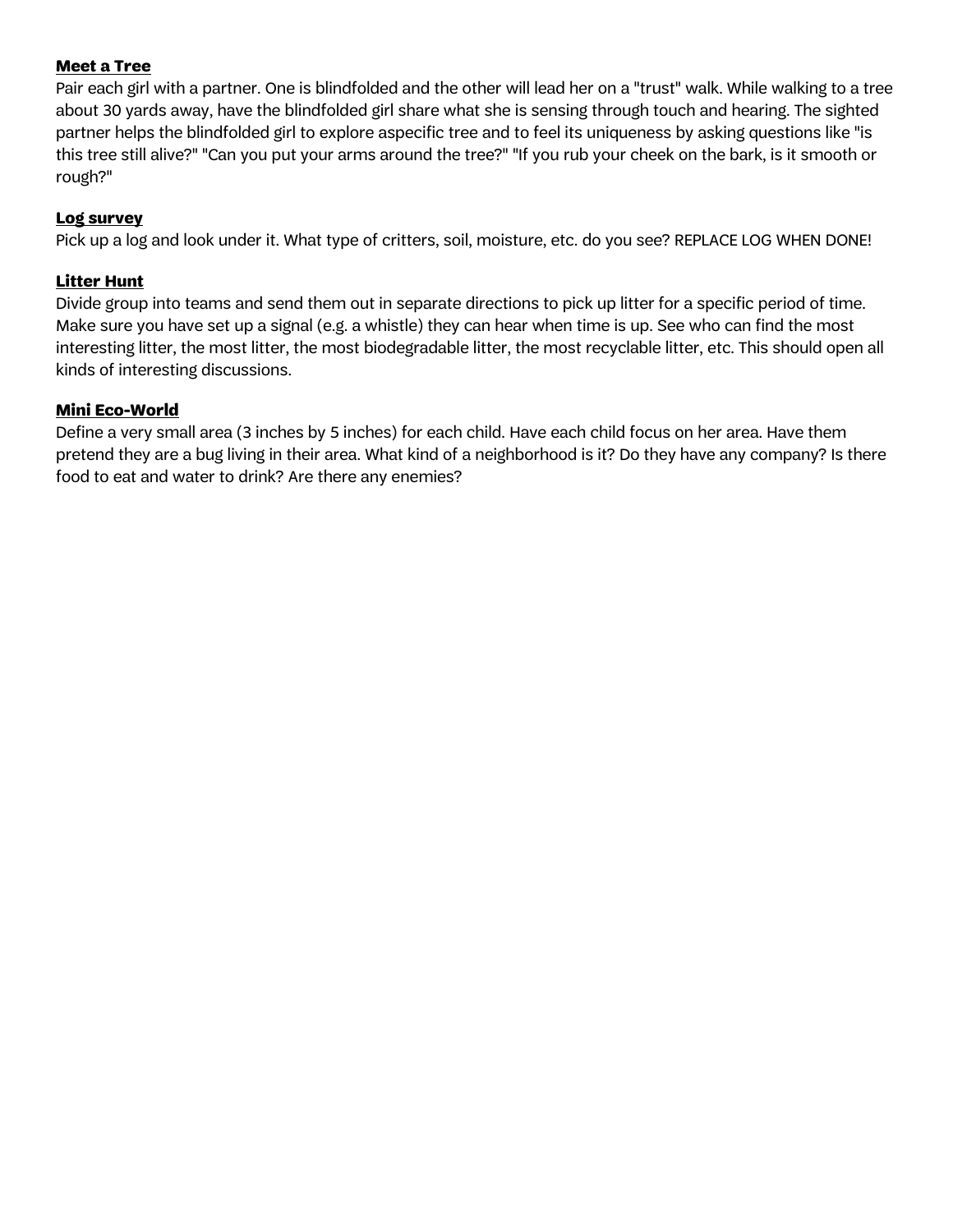# **Theater Games for Young Performers**

## **Performance**

Two actors go on stage. The group leader or another actor freezes them into positions of action. The two actors stay frozen for about 5 seconds and then commence to play a scene to conclusion. Positions depicting conflict or vastly different activities, levels or attitudes initiate the most interesting scenes. Variation: Actors are also given ages and character types before the scene begins.

## **Group lmprovs with a Given Situation**

Two to five actors are given a situation, which may or may not include a specific setting or character types and a short time to confer (30 seconds to one minute). Then they act out the situation to a conclusion. For convenience, the situations can be written on index cards.

## **Situations:**

- Teenagers go for a roller coaster ride. All react differently.
- Bank employees get caught in the safe.
- An airplane has engine trouble.
- Washing windows on the 17th floor.
- First day working at McDonalds.
- Inexperienced waiters in a fancy restaurant.
- Elderly people go bird watching.
- Rookie firefighters go out on their first alarm.
- A hot air balloon ride.
- Small children go exploring and get locked in a closet.
- Robbers break into a bank safe.
- Watching a scary movie on a stormy night.
- Escaped prisoners stop for gas. The station attendant is old and slow.
- Passengers on an airplane discover they are sitting next to a movie star or some other famous person.
- Students in a science lab try to discover new formulas.
- Police stop a speeding car-passengers try to explain.
- Students get called to the principal's office.
- Riders get stuck at the top of a Ferris wheel.
- An elevator gets stuck. Passengers react in different ways: claustrophobia, impatience, giving birth, or heart attack.
- Girls are playing outdoors when one falls and breaks an arm. The others must decide how to help.
- Two people discover they are going to the homecoming dance with the same person.
- Family members in a car are having an argument, and then the car runs out of gas in the middle of nowhere.
- A customer wants a simple haircut/pair of shoes, but the hairdresser/clerk wants to give him/her the latest outrageous fashion.
- Girls bring home a new and very unusual pet, but their parents want it out of the house.
- While playing baseball girls break an old person's window.
- The brakes on a bus give out. On the bus are: newlyweds, a mother with a new baby, someone recovering from surgery.
- Young interns perform a complicated operation for the first time.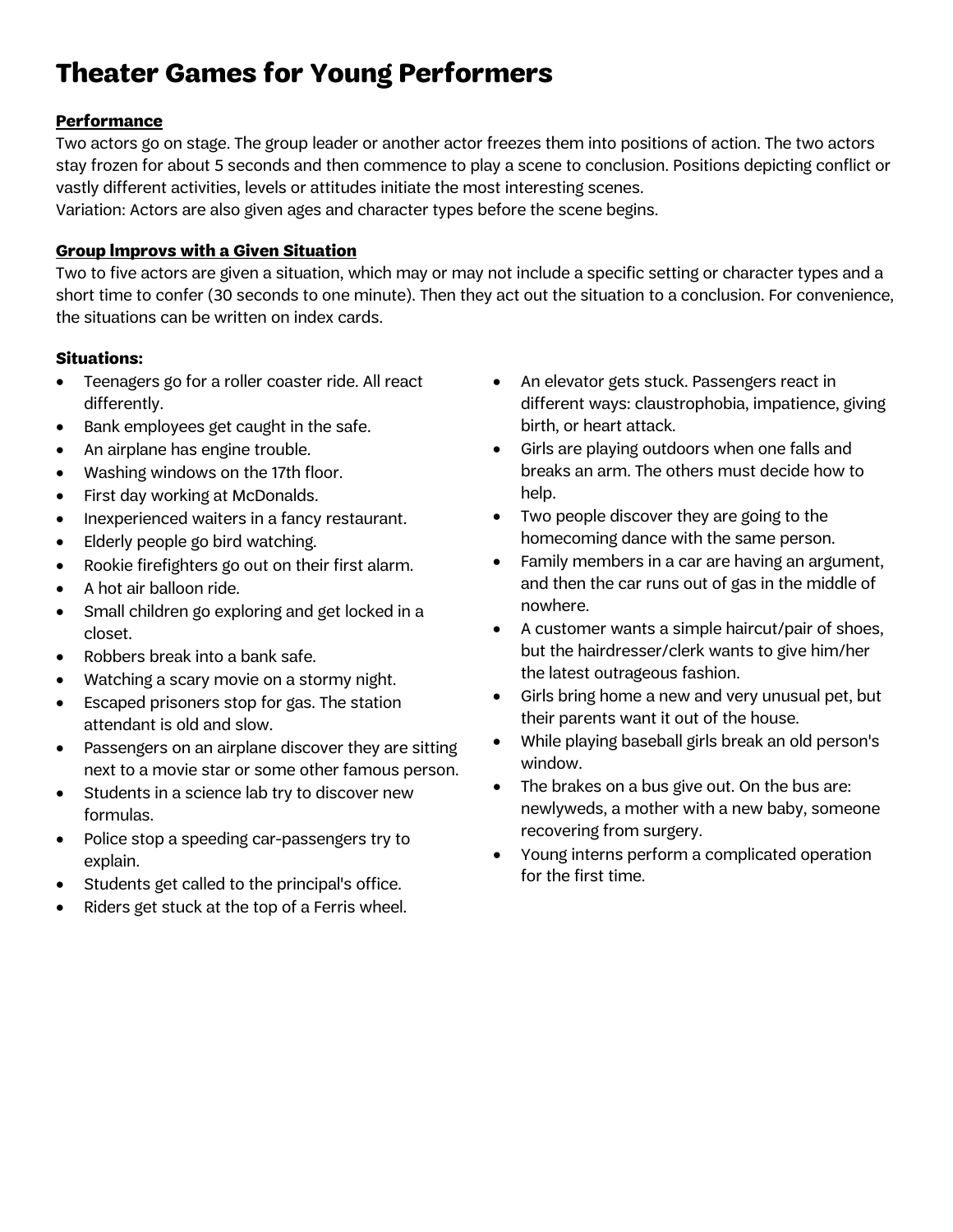# **Thinking/Problem Solving**

## **Are you in the 2% or 98% of the population?**

Follow these instructions and answer the questions one at a time and as quickly as you can:

- Think of a number from 1 to 10.
- Multiply that number by 9.
- If the number is a 2-digit number, add the digits together.
- Now subtract 5.
- Determine which letter in the alphabet corresponds to the number you ended with (i.e. 1=A, 2=B, etc.)
- Think of a country that starts with that letter.
- Remember the last letter of the name of that country.
- Think of the name of an animal that starts with that letter
- Remember the last letter in the name of that animal.
- Think of the name of a fruit that starts with that letter.

Are you thinking of a kangaroo in Denmark eating an orange?

If not, you're among the 2% of the population whose minds are different enough to think of something else. 98% of people will answer with kangaroos in Denmark when given this exercise!

## **Riddles**

- 1. If you went to bed at 8:00 pm and set the alarm for 9:00 in the morning how many hours of sleep would you get?
- 2. Some months have 30 days, some 28. How many have 28?
- 3. How many birthdays does the average person have?
- 4. If it takes 10 people 10 days to dig a hole, how long will it take 5 people to dig half a hole?
- 5. A farmer had 178 sheep. All but 9 died. How many does the farmer have left?
- 6. Take 2 apples from 3 apples and what do you have?
- 7. How much dirt may be removed from a hole that is 3 feet deep, 2 feet wide, and 10 feet long?
- 8. If your bedroom were pitch dark and you needed a pair of matching socks, how many socks would you need to take out of the drawer if there are 10 white socks and 10 blue socks?

**5.** Nine. **6.** You have two apples. **7.** You cannot take dirt from a hole! **8.** Three.

T. One Hour: the alarm would go off at 9:00 pm. 2. All of them. 3. One-just like everyone else. 4. Ten days.

#### **Answers:**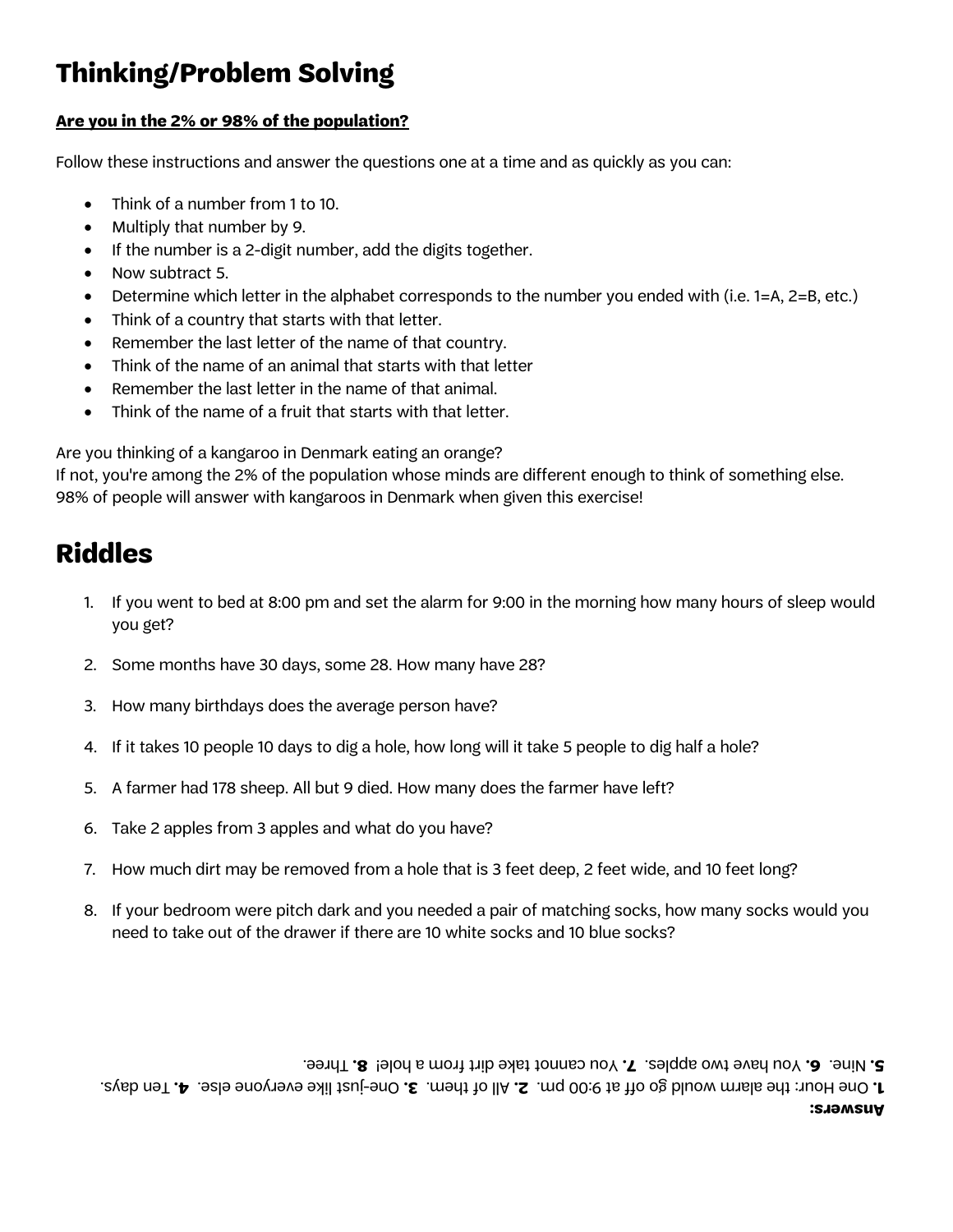## **Perception**

- 1. Hold a pencil above your friend's slightly open fist and ask her to catch the falling pencil by closing her hand. It can't be done! Try it on yourself; you will succeed. Why? It has to do with reaction time.
- 2. See if you can write your name if you make circular movements with your leg at the same time.
- 3. Roll a piece of writing paper into a tube and look through it with your right eye. Hold your left hand open on the left next to the paper. Surprise, you will discover a hole which apparently goes right through the middle of your hand!

## **One-Minute Mysteries**

- 1. A man is at work. He wants to go home but he can't because the man with the mask is behind him. What kind of a job does he have?
- 2. It's as light as a feather, but the strongest person can't hold it for more than five minutes. What is it?
- 3. The more there is, the less you see. What is it?
- 4. You can find it in Mercury, Earth, Mars, Jupiter and Saturn, but not in Venus or Neptune. What is it?
- 5. There are three houses. One is red, one is blue and one is white. If the red house is to the left of the house in the middle, and the blue house is to the right of the house in the middle, where's the white house?
- 6. What travels faster, heat or a cold?
- 7. A cowboy rode into town on Friday. He stayed in town for three days and rode back out on Friday. How is this possible?
- 8. Where on earth do the winds always blow to the south?
- 9. What kind of can never needs a can opener?
- 10. A queen bee was buzzing, a worker be was buzzing, and a honey bee was buzzing. How many bees were in buzzing?

#### **Answers**

- 1. He is a baseball player and the man with the mask is the umpire.
- 2. Their breath
- 3. Fog
- 4. The letter R
- 5. Washington, DC.
- 6. Heat travels faster because you can catch a cold!
- 7. His horse's name was Friday
- 8. The North Pole
- 9. A pelican
- 10. One. There is only 1 "b" in buzzing.